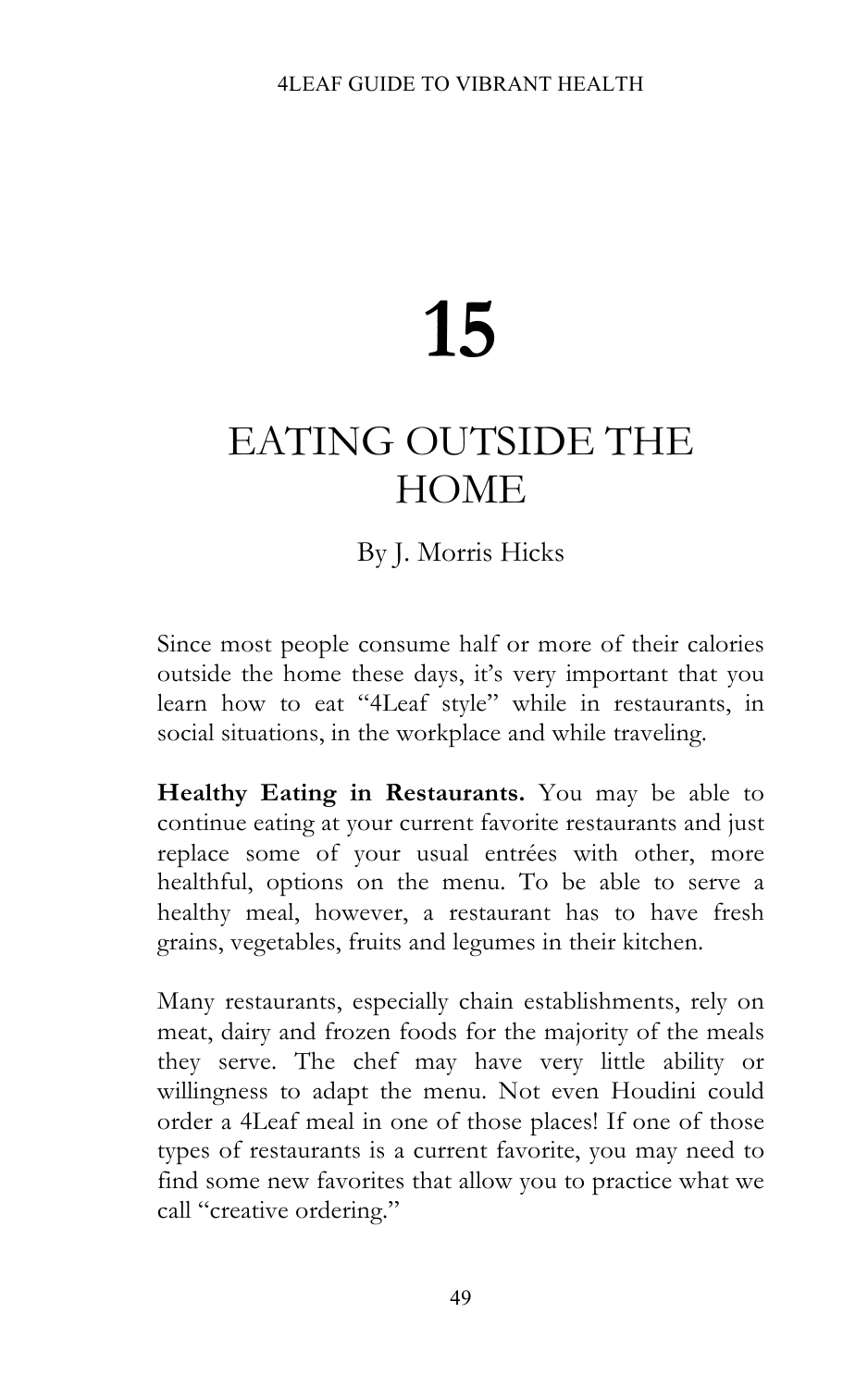# **Eight Simple Steps to 4Leaf Ordering**

1. Look for any entrées that fit your new eating style. Some examples: teriyaki vegetables with brown rice, curried vegetables with chickpeas, or grilled eggplant on whole wheat pita bread. It is possible that there will be NO entrées that will work for you as is, but don't worry!

2. Check the menu entrées again, this time looking for a possible meal that would be great minus the meat and/or cheese. I call this the **"Tiger Shrimp, Hold the Shrimp"** technique. Years ago, I noticed an attractive dish on my yacht club menu called "Tiger Shrimp," served with whole grains, seaweed and a medley of garden-fresh vegetables. So, I simply told the waiter:

"I'll have the Tiger Shrimp, hold the shrimp, double up on the grains, vegetables and seaweed--AND kindly ask the chef to adjust the price accordingly."

The above anecdote illustrates how easy it can be to order 4Leaf meals in restaurants and save money at the same time. Listed at \$22 on the menu, they charged me \$12 every time.

As another example, I occasionally ask if the chef can substitute avocado for the bacon in the BLT. It now becomes an ALT. I make sure it is on whole wheat bread and that no mayonnaise is used. Not a great 4Leaf meal, but sometimes that's the best you can do in many casual dining establishments—like the snack bar at a large public park.

3. Look for healthy side dishes on the menu. Note: anything fried is *not* a healthy *side* since most of the calories will come from the oil! In addition to what you find in the "sides" portion of the menu, look at what veggies, grains,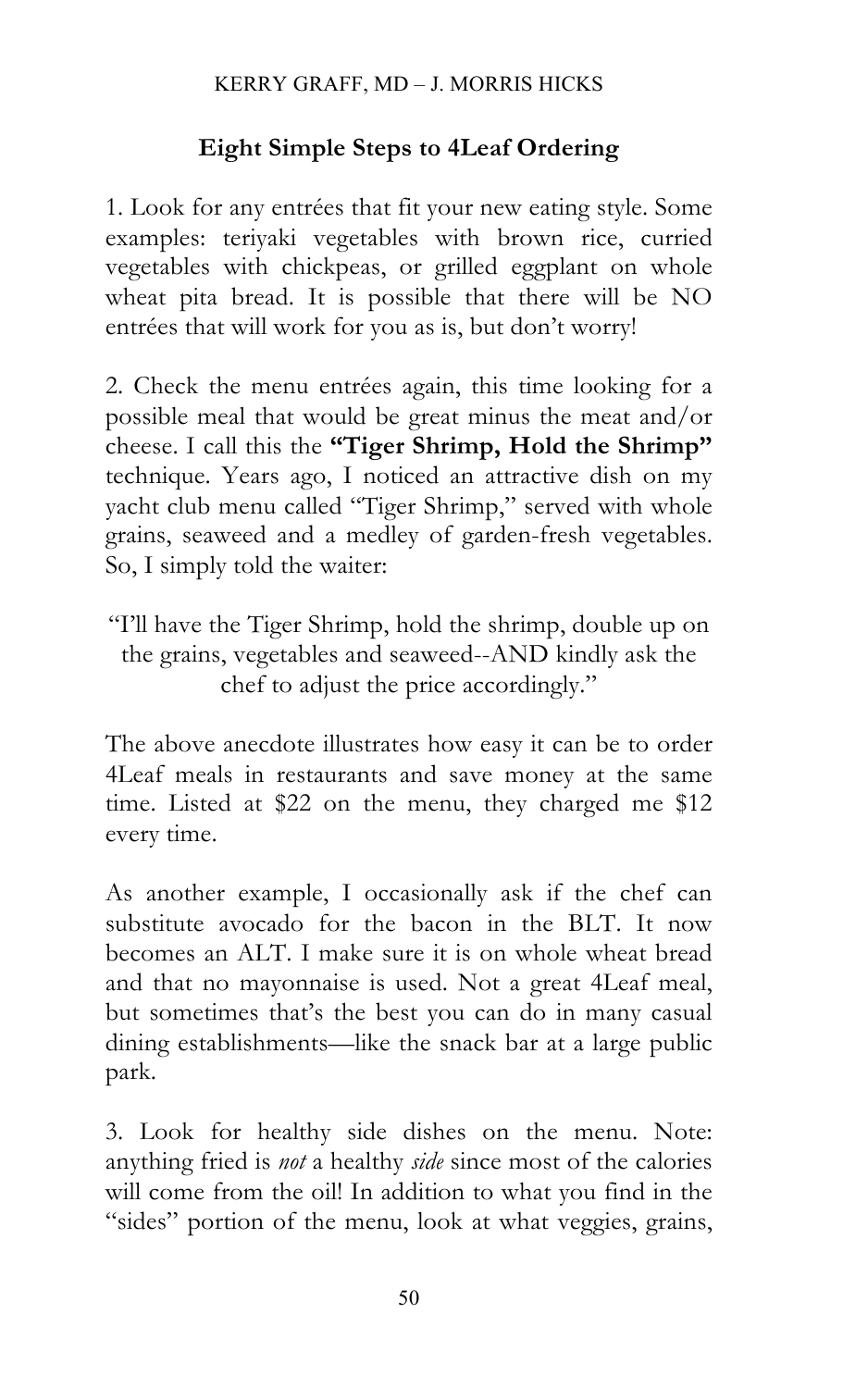#### 4LEAF GUIDE TO VIBRANT HEALTH

potatoes and legumes accompany the various entrées. All of these are available in the kitchen and can be combined to make a fabulous meal.

4. Ask that your food be prepared with minimal or no oil.

5. Remember that the "token" vegetarian entrée is likely loaded with oil, white flour and cheese, derives very few calories from whole plants and is rarely close to being a even a 2Leaf or 3Leaf meal.

6. If you decide to order pasta, request that it be whole grain and that at least 2/3 of the dish is veggies. Also, verify that the sauce does not contain dairy or excessive oil, and consider asking for it to be served on the side. That way you won't eat as much of it.

7. If you are having bread with your meal, make sure that it is whole grain and that you don't use butter or olive oil.

8. Remember that a meal of vegetables (or fruit) without a grain, legume or potato will likely not have enough calories to keep you going for more than a few hours. Make sure you create a meal with "staying power."

After a little practice, this *creative ordering* can be a lot of fun.

And, regardless of what special meal you create, don't forget this magic, money-saving phrase: "Kindly ask the chef to adjust the price accordingly." Not only will you be enjoying healthy and delicious meals that you create yourself, you'll likely save money every time you dine. More on this in Chapter 17.

# **Healthy Eating in Social Situations**

So what about parties and eating at friends' homes? This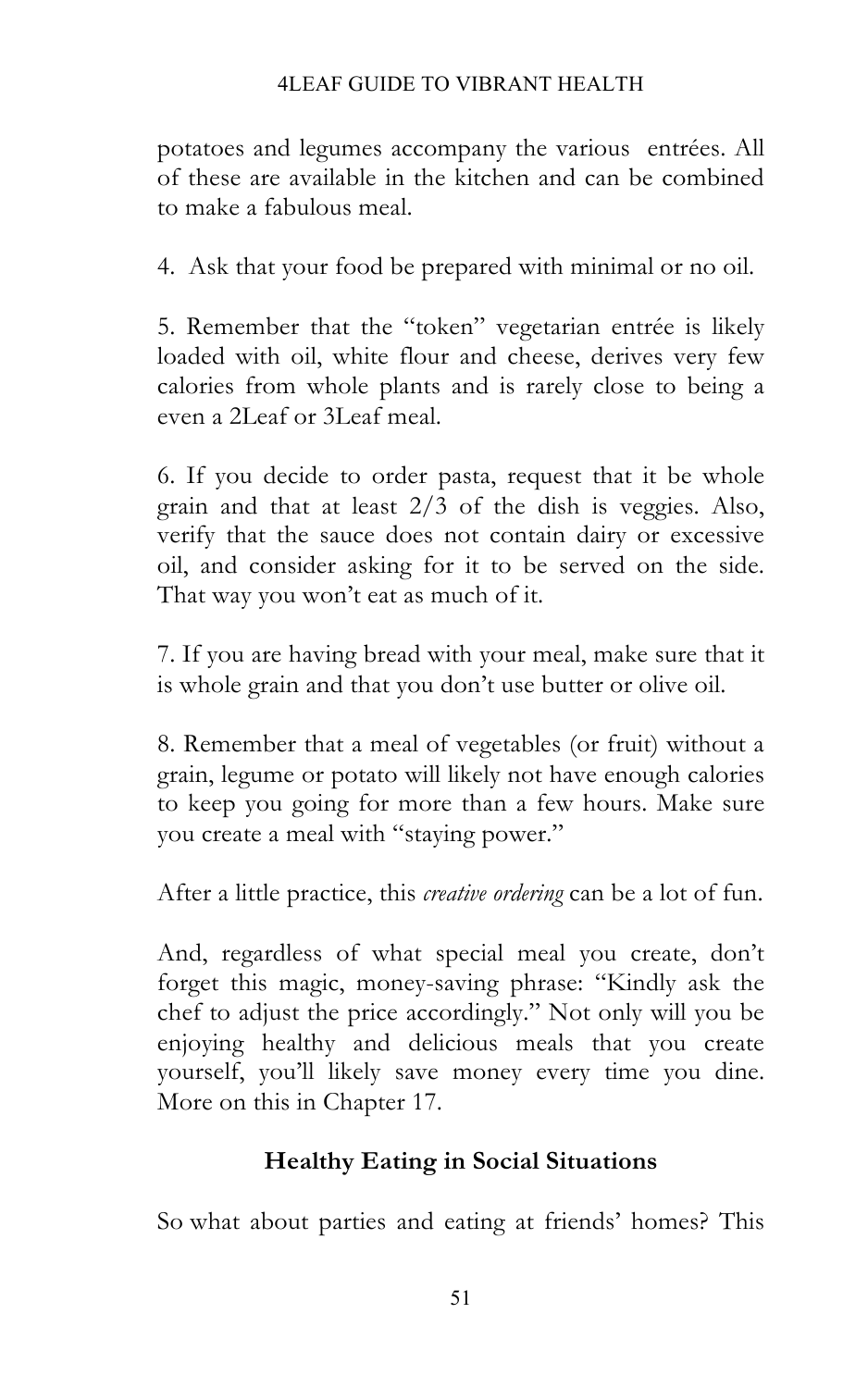#### KERRY GRAFF, MD – J. MORRIS HICKS

can be more difficult but not impossible. Unless you know that there is going to be plenty of healthy food available, I strongly advise that you eat a healthy snack before you go.

If it's a cocktail party, simply dig into the carrots, broccoli, celery and hummus and avoid the cheese, shrimp and deviled eggs. Alternatively, you can always just enjoy a cocktail sans the solid food.

If it's a sit-down dinner, let your hosts know in advance that you are on a restricted diet. Politely stating that you don't want to inconvenience them in any way or have them adapt their menu for your needs helps to make this situation less awkward.

Depending on how well you know the host, you can offer to bring something to share that you know you can eat. Otherwise, eat enough before you go so that you are not very hungry.

# **Healthy Eating on the Road**

While traveling, pack easy-to-eat items like apples, grapes, bananas, cherries or clementines. It is incredibly difficult to get a healthy meal at most rest stop fast food restaurants. At airports or shopping malls, look for the Mexican or Asian places. There you can usually get at least a 3Leaf meal, perhaps with a little more oil and salt than you would like. Sometimes, Subway might be your best bet—where you can get a veggie sandwich on whole wheat.

Another healthy option is the food buffet at many grocery chains like Whole Foods Market, Wegmans and many others. They always have a vast array of whole, plant-based foods that can either be eaten onsite or purchased to go. This method usually accounts for at least one of my meals each week.